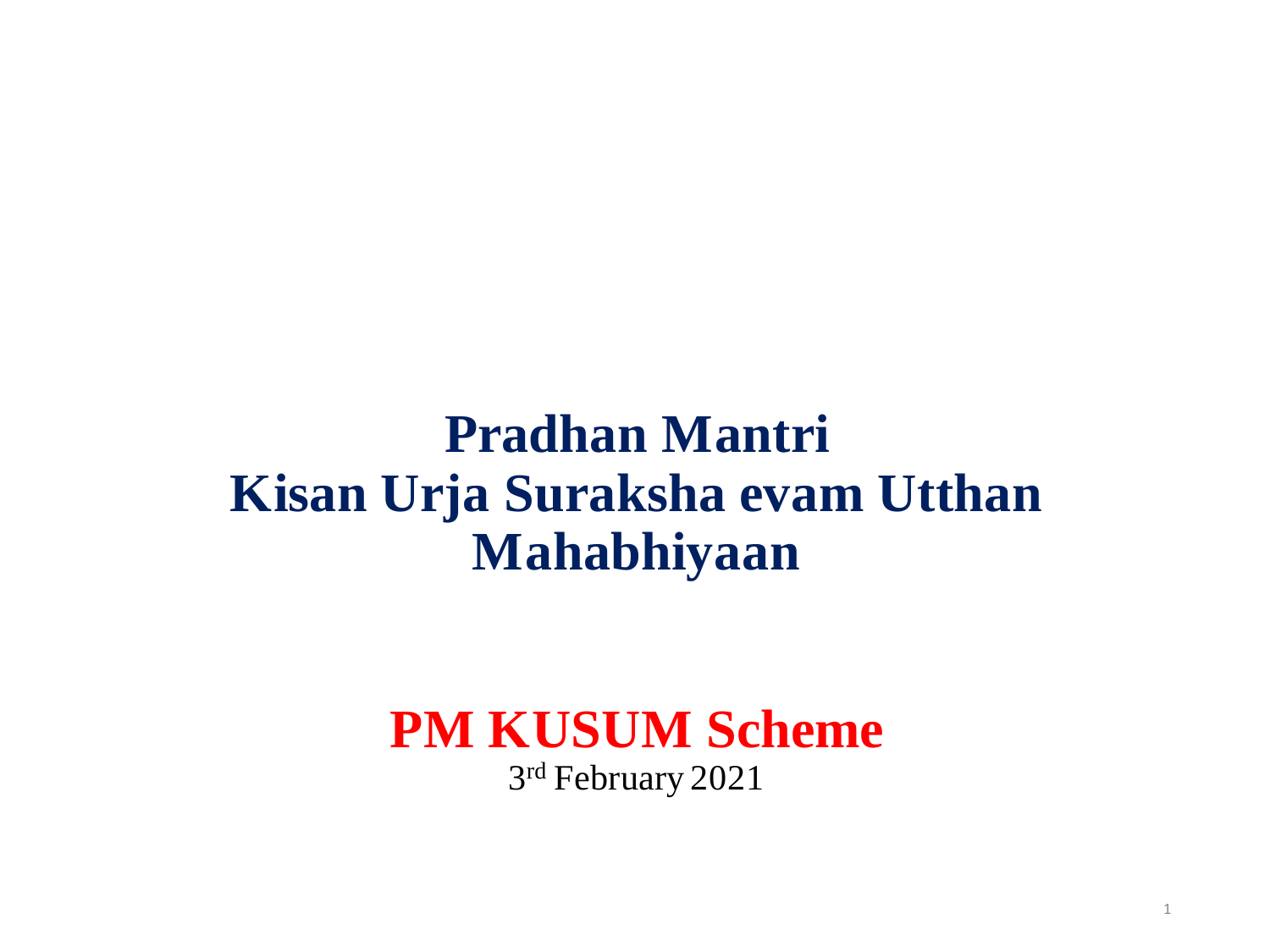## **India : Statistics**

- Total land use area : 328.7 mh (Net-sown area 140 mh)
- Population : 130 billion (17% of World Population)
- Fresh water resources : 4% of World resources
- Water use for Agriculture : 80% of available resources
- GDP share of Agriculture : 17%
- Agri. electricity consumption : 213 billion kWh (18% of total)
- Agriculture pumps
	- Electric grid connected  $-22$  million
	- Diesel 7 million
- Electricity subsidy for Agri.: 1000 billion INR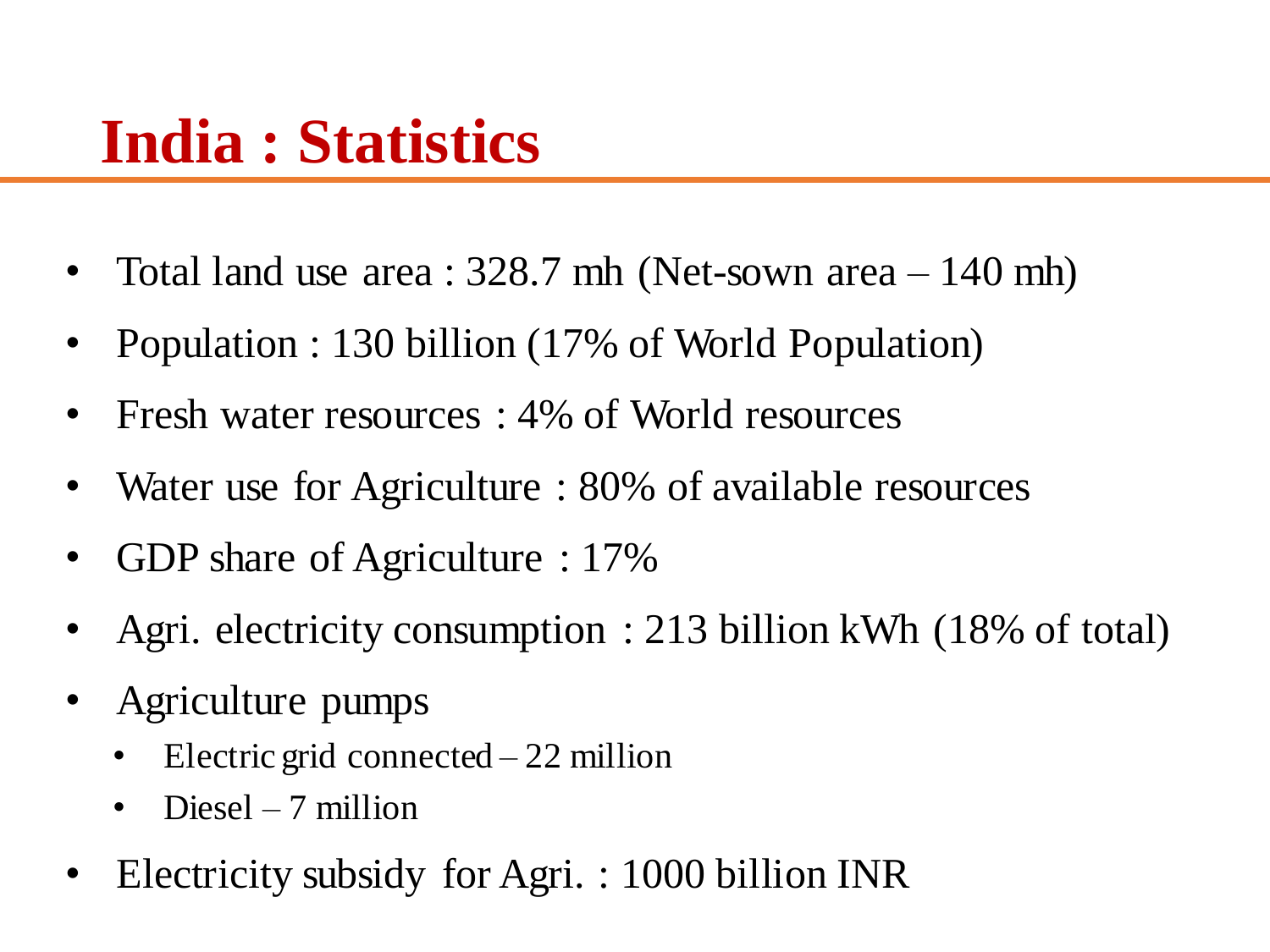## **PM-KUSUM - Objectives**

- Water security to farmers through reliable day time Solar power.
- Utilization of degraded/un-used land of farmers.
- Additional income to farmers by selling surplus power to DISCOM
- Water conservation.
- Promotion of decentralized Solar power generation.
- Reduction of burden of subsidy to agriculture sector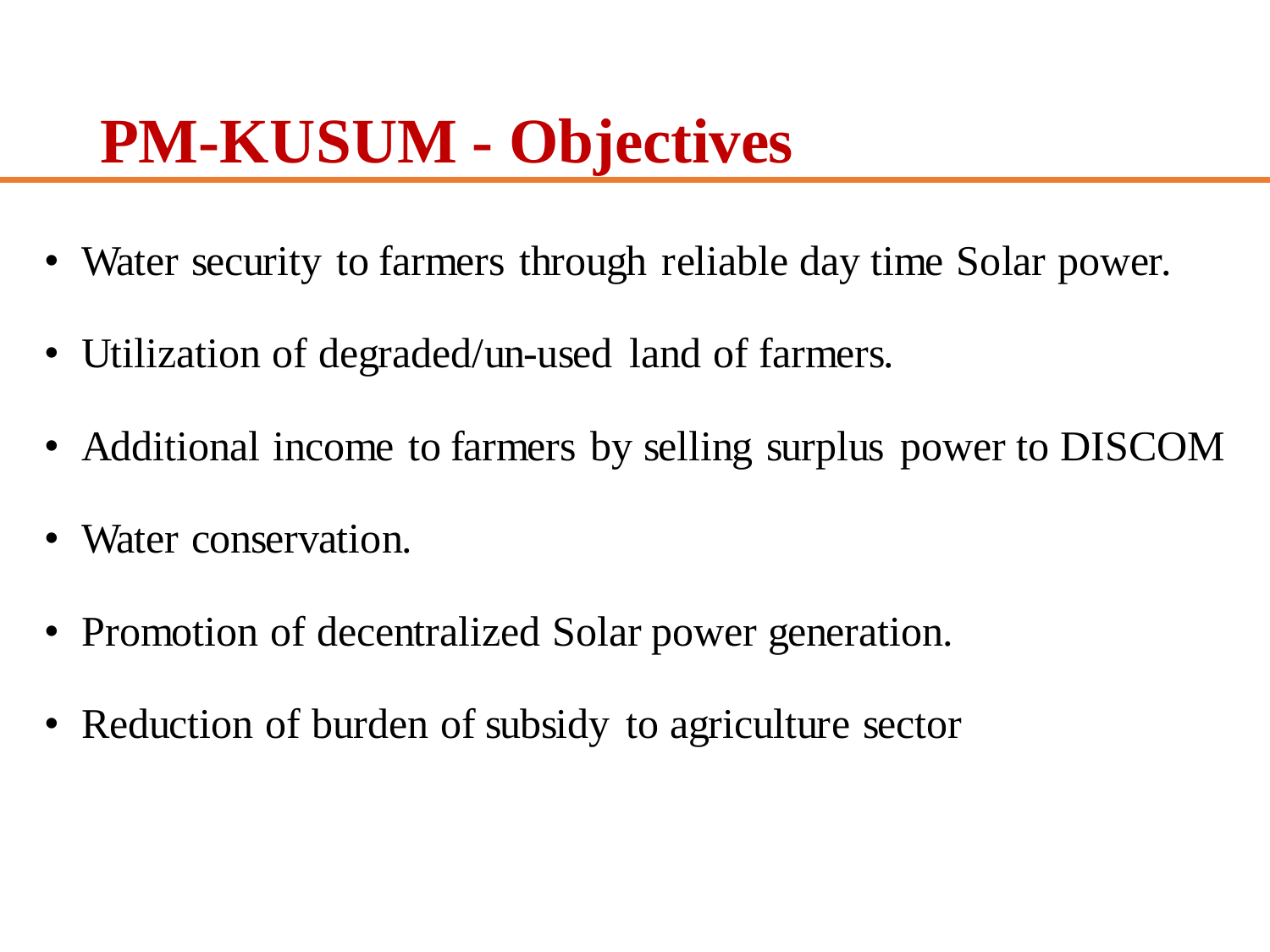## **PM - KUSUM Scheme**

- The Scheme consists of three components:
	- o **Component A:** 10,000 MW of Grid Connected Solar or any other RE Plants (500 kW to 2 MW capacity)
	- o **Component B:** 2 million standalone Solar Ag Pumps (up to 7.5 HP)
	- o **Component C:** Solarisation of 1.5 million grid-connected Ag Pumps (up to 7.5 HP)
- Total 30.8 GW capacity to be created by the year 2022 with Central Financial Support of 340 billion INR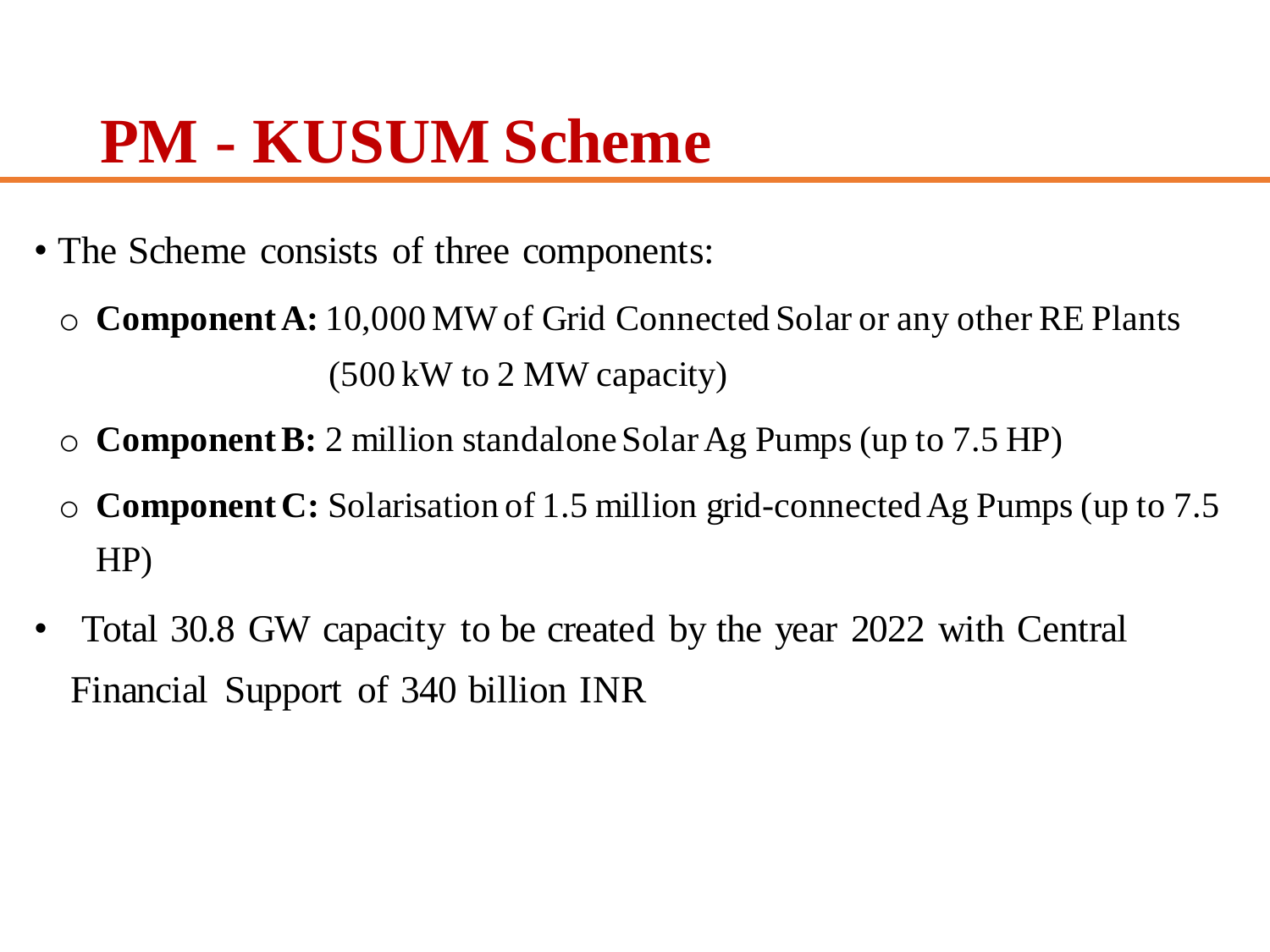## **Component A**

- 
- Plant Capacity : 500 kW to 2 MW.
- Distance from distribution sub-station : up to five km
- Setup by farmers/cooperatives/panchayats/project developer/Farmer Producer Organisation (FPO)/ Water User associations (WUA)
- To be implemented primarily on barren / uncultivable land
- On agricultural land solar power plant to be installed in stilt fashion
- DISCOM eligible for PBI @ Rs. 0.40 per unit for first five years
- Power will be purchased by DISCOMs at pre-fixed tariff
- Duration of PPA will be 25 years
- In case of project set up by a developer :
	- − Lease rent to farmers by developers on basis of per acre per year **or** per unit energy generated per acre per year
	- Lease rent payment directly to the farmers by DISCOM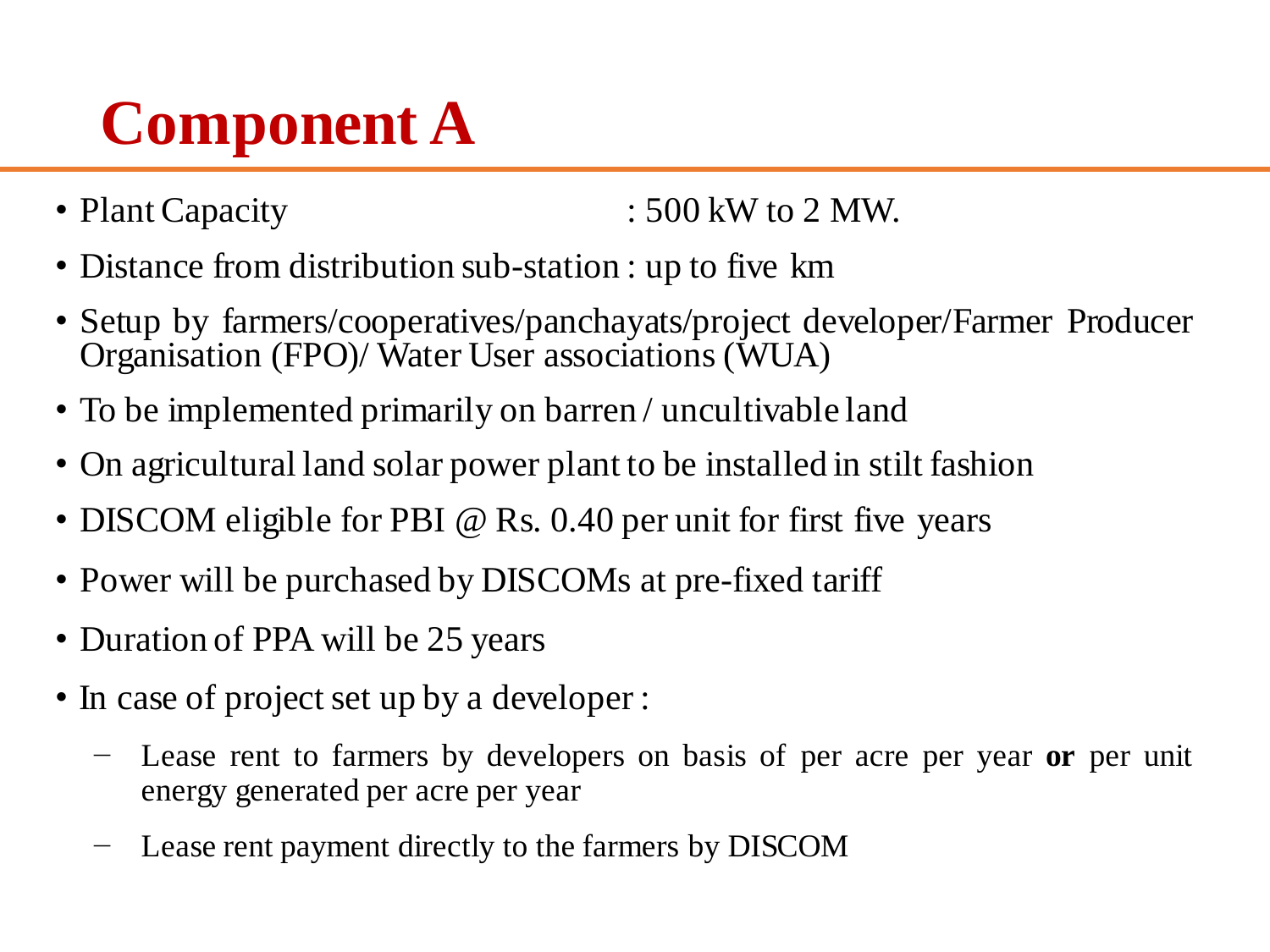## **Component B**

| • Standalone Solar Agriculture Pumps | $: 1.75$ million |
|--------------------------------------|------------------|
|--------------------------------------|------------------|

- Aggregate capacity : 8250 MW
- Pump capacity : up to 7.5 HP
- -
- Higher capacity pumps allowed with limit of subsidy upto 7.5 HP pumps.
- Individual farmers, Water User Associations and community/cluster based irrigation system eligible under Scheme
- Central and State Government support 30% each & balance 40% by farmer
- Priority to small and marginal farmers and preference to the farmers using Micro irrigation systems
- Sizing of pump based of water table in the area, land covered and quantity of water required for irrigation
- In Dark/Black zones only diesel pumps to be replaced provided they use micro irrigation techniques
- Option of Universal Solar Pump Controller (USPC) to enable use of solar power for other activities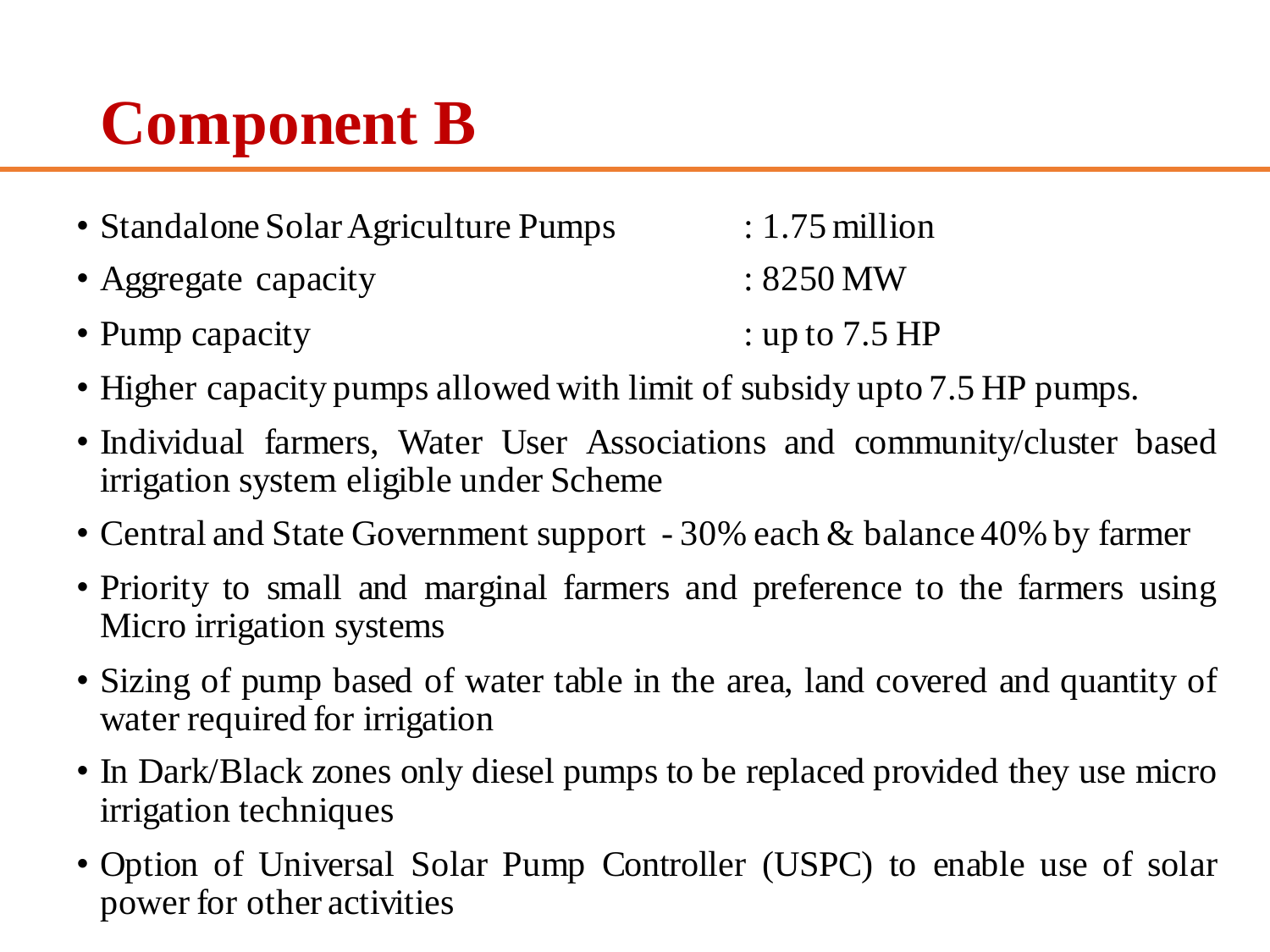## **Component C**

| • Solarisation of Agriculture Pumps | $: 1$ million        |
|-------------------------------------|----------------------|
| • Aggregate capacity                | $:7500\,\mathrm{MW}$ |
| • Pump capacity                     | : up to $7.5$ HP     |

- Solarisation capacity permitted in kWp : Twice pump capacity
- Solarisation of higher capacity allowed with limit of CFA up to 7.5 HP
- Individual farmers, Water User Associations and community/cluster based irrigation system eligible under Scheme
- Surplus power to be sold to DISCOM (Tariff by the Regulator)
- Feeder-wise implementation
- Different Models Net Metering/ No drawl from grid/ Feeder level solarisation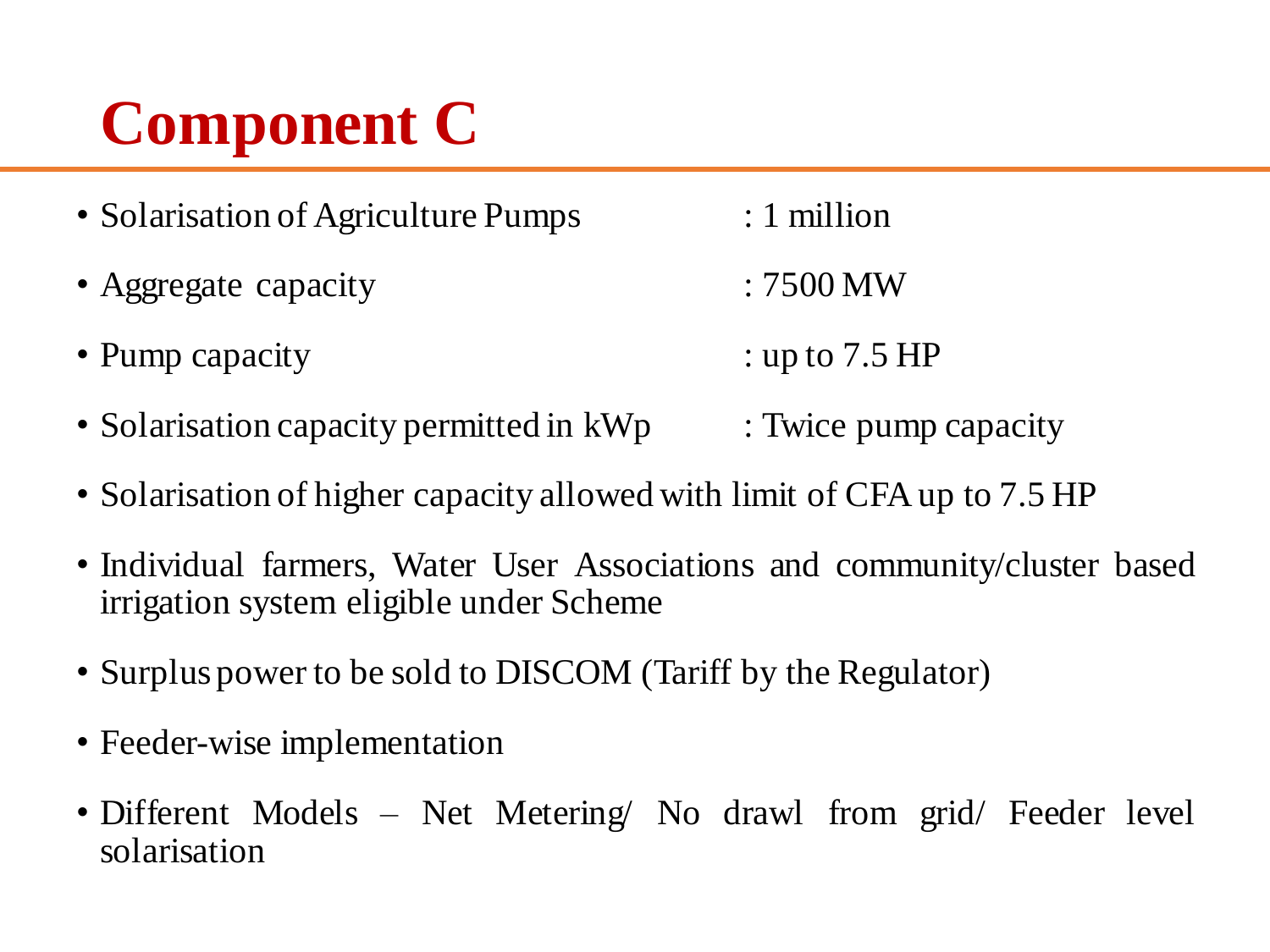## **Component C – Feeder Level Solarisation**

- Instead of solarising individual pump, feeder level solarisation is more efficient and cost effective – on investment from farmer
- States are implementing agriculture feeder separation programme
- Solar plants of capacity that can cater the requirement of an agriculture feeder can installed through CAPEX/RESCO mode
- In CAPEX mode the state will recover investment in 4-5 years from the electricity subsidies being paid to agriculture sector
- No electricity subsidy required for agriculture thereafter
- In RESCO mode no investment from State, still saving of around Rs. 2 per unit due to cheaper solar power
- Farmers will get reliable day time supply at free/low cost
- Farmers can be incentivized for saving electricity and water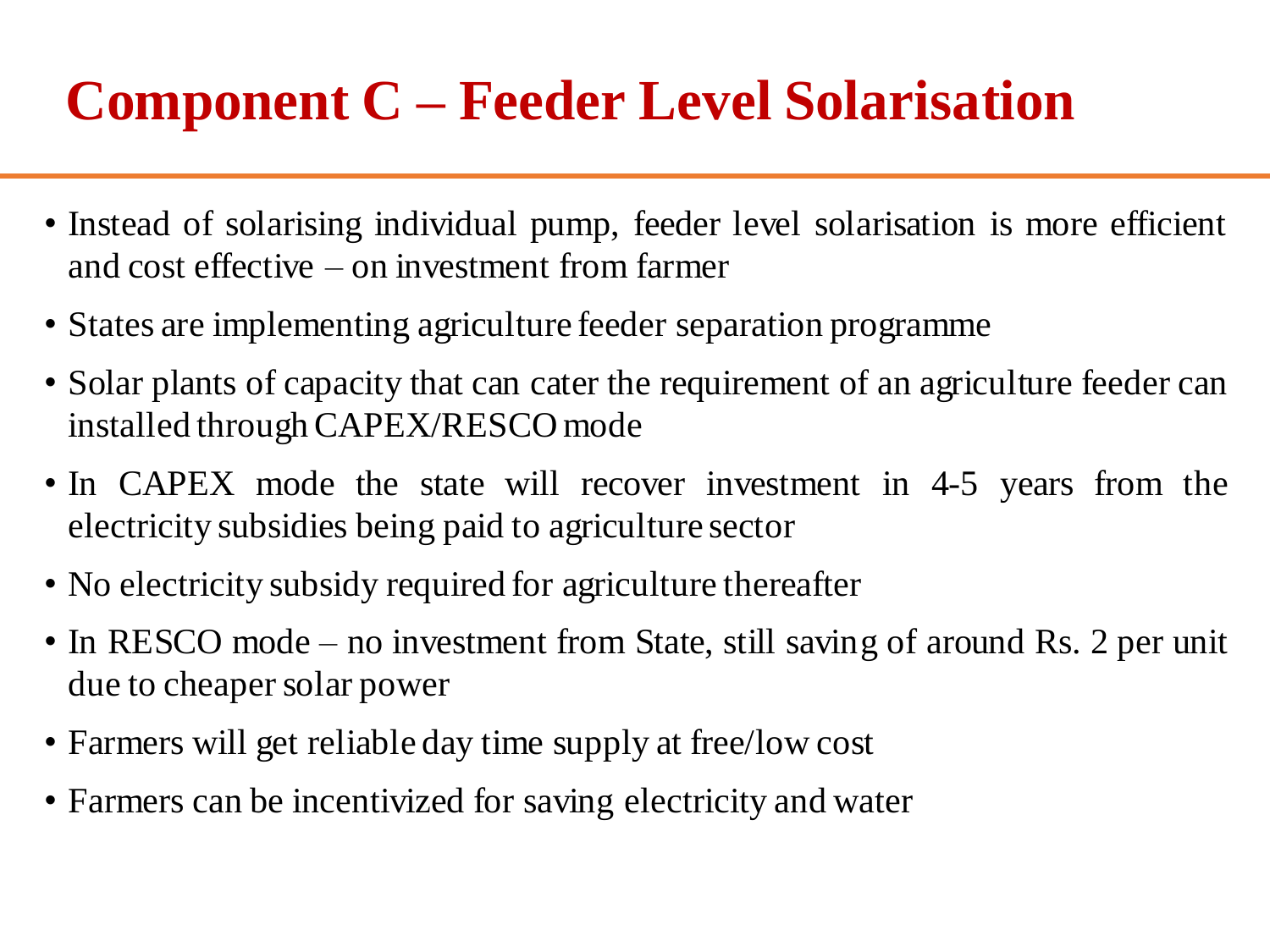#### **Financing PM KUSUM Scheme**

- The three Components of PM-KUSUM have been included under Priority Sector Lending (PSL) norms by Reserve Bank of India
- Agriculture Infrastructure Fund (AIF) approved on 8<sup>th</sup> July 2020
	- INR1000 billion to be provided by banks/FIs as loans
	- **Loans up to Rs. 20 million** with **interest subvention of 3%** and credit guarantee coverage
	- Farmers/ FPO/ SHG/ JLG, Agri-entrepreneurs, Startups, Central/State/Local Body sponsored PPP Projects
- Com-B and Com-C of PM-KUSUM Scheme have been included under AIF for concessional loan (3% interest subvention from maximum 9% loan rate)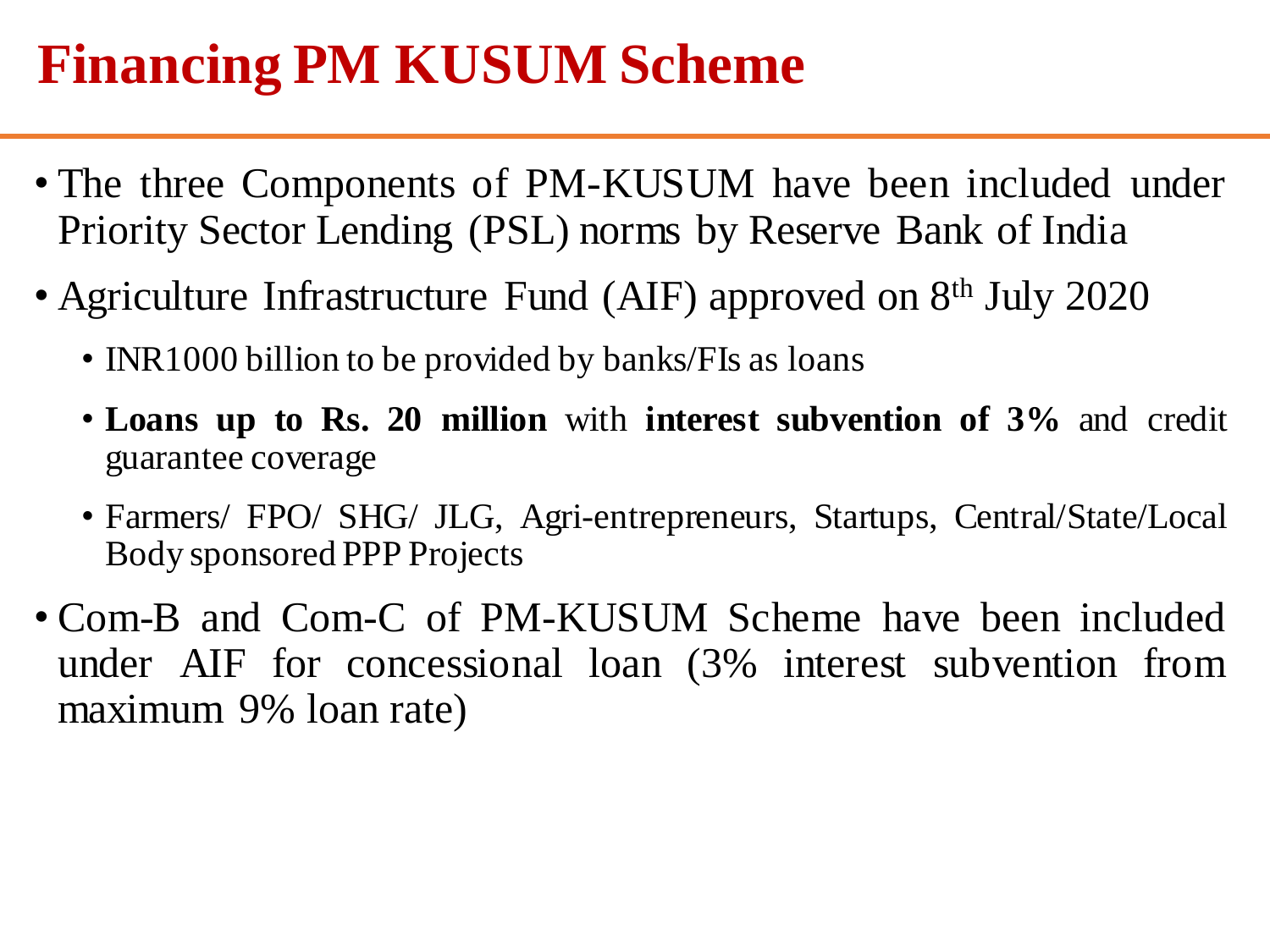## **Financing Options – Component C**

| <b>Option</b>                                                          | <b>Financing</b>                                                                                      | <b>Model</b>                                                                                                                                                                                                                                                                                                         |
|------------------------------------------------------------------------|-------------------------------------------------------------------------------------------------------|----------------------------------------------------------------------------------------------------------------------------------------------------------------------------------------------------------------------------------------------------------------------------------------------------------------------|
| <b>Loan</b> to<br><i>individual</i><br>farmer or<br>group of<br>farmer | 60% subsidy<br>10% Farmer<br>contribution                                                             | Banks loan will be repaid from a mount realised from<br>$\bullet$<br>sell of surplus power and balance is farmer's income<br>Post loan repayment, entire amount is farmer's income<br>$\bullet$<br>Concessional loan under $\overline{AIF}$ is available for Group of<br>$\bullet$<br>farmers                        |
| Discom to take<br>loan on behalf<br>of farmer                          | 30% loan                                                                                              | <b>Discom directly repay loan</b> from amount for surplus<br>$\bullet$<br>power fed in to grid and balance is given to farmer<br>Post loan repayment, entire amount is farmer's income<br>$\bullet$                                                                                                                  |
| <b>Feeder level</b><br>through<br><b>CAPEX</b>                         | 30% Central<br>subsidy, balance<br>invested by State,<br>no contribution<br>from Farmer               | State may take loan from NABARD under RIDF,<br>$\bullet$<br>Over and above RIDF also, NABARD is ready to give<br>loan above RIDF<br>Repayment of loan made from saving in subsidy<br>$\bullet$<br>given on electricity for agriculture consumers.<br>Repayment of loan possible in less than five years<br>$\bullet$ |
| <b>Feeder level</b><br>through<br><b>RESCO</b>                         | 30% Central<br>subsidy<br>Balance invested by<br><b>RESCO</b><br>no contribution<br>from Farmer/State | Power supplied by RESCO at reduced tariff of Rs. 2-<br>$\bullet$<br>2.5/kWh.<br><b>RESCO/Developer will take loan from Bank on the</b><br>$\bullet$<br>strength of their balance sheet<br>PFC/REC/Banks/FIs can give loan to developers<br>$\bullet$                                                                 |